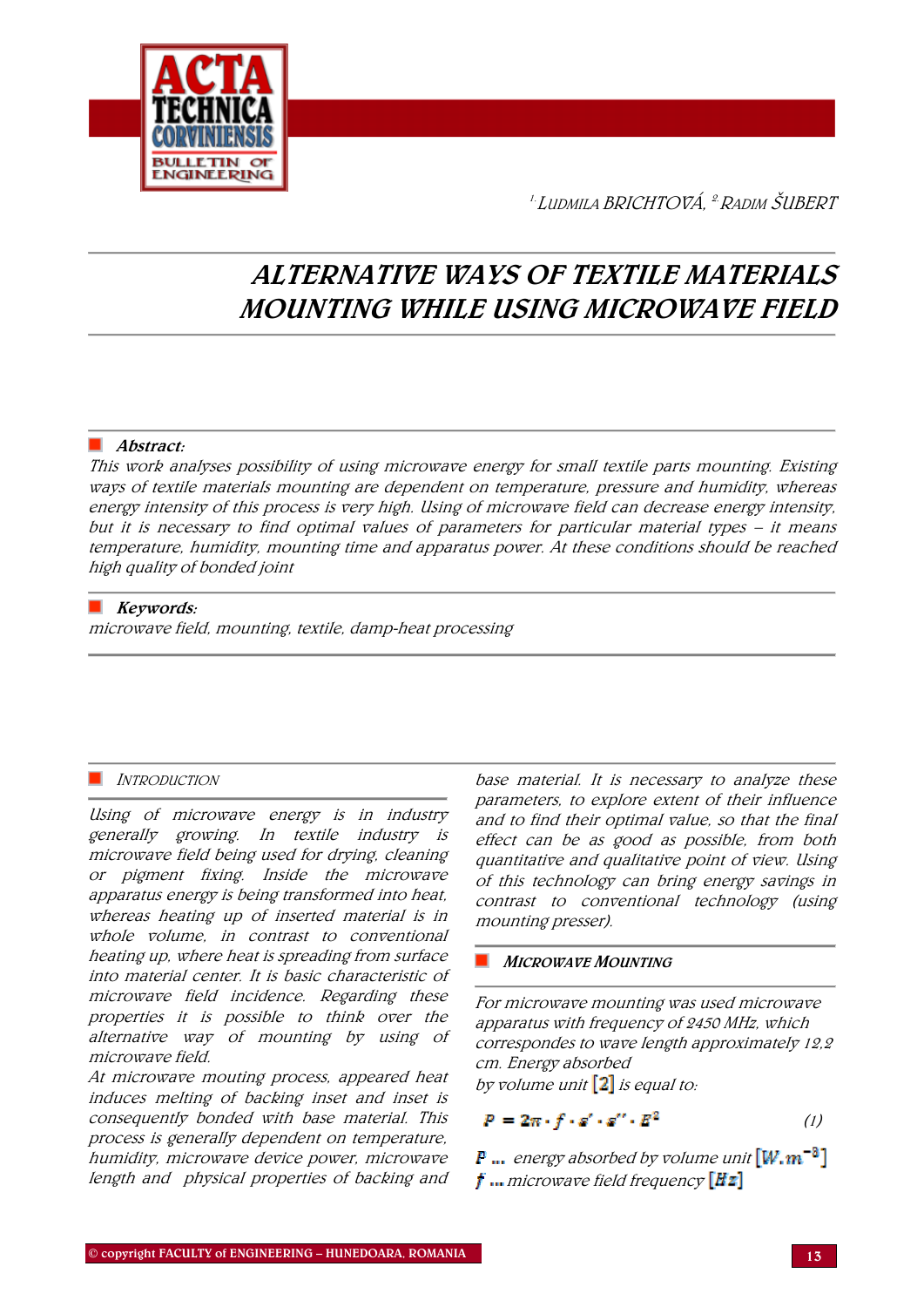$\mathbf{s}'$  ... permitivity  $[F \cdot m^{-1}]$ 

 $\boldsymbol{\varepsilon}^*$  ... dielectric loss-factor of material  $\bm{E}$  ... intensity of electric field inside material

Microwave energy is being transformed into heat, which induces melting of backing inset (based on polyamide 6), heating up of base material and finally bonding of both parts. Temperature inside the apparatus should be approx.  $225^{\circ}$ C, which is polyamide 6 melting temperature. This temperature should be modified according to used base material and its ironing temperature, so that base material is not destructed.

Amount of absorbed energy and consequently mounting quality is strongly dependent on physical qualities of textile material – permittivity, electrical conductibility and humidity receiving ability. Added humidity is an important factor, because material is absorbing microwave energy better if it is containing more water rate (or other polar dissolution reagent).

It is possible to suppose, that joint quality can be improved by load pressure inside the apparatus. It is appropriate to achieve of pressure using ballast weight made of such material, that is transparent toward microwave field, for example glass or teflon.

# **EXPERIMENT**

For experimental part of this work was composed set of samples encompassing various types of base material with various physical qualities. Backing inset was based on polyamide, which is most common backing material.



Figure 1: Microwave system 1…motor,2…apparatus for microwave field (energy) dissipation, 3… magnetron, 4… microwaves, 5… rotating plate , 6… base material, 7… backing material

# Base material: 1. 100% polyester 2. 100% linen

3. 40% polyester+60% wool

Mounting backing inset: polyamide point application – melting temperature  $220^{\circ}C$ Constant values: microwave system power -750W,

microwave frequency – 2450MHz, pressure – 1kPa

Variable values: operating time - 120-180s **humidity** – 0,15-0,60g of added water to 1cm<sup>2</sup> For better condition specification would be good to have chance to measure inside temperature and to change power of microwave device. Unfortunately at this experiment was not possible to adjust mentioned parameters, because experiment was performed using standard microwave device (microwave oven).

| Tab. 1: Measured strength at three type of base |  |
|-------------------------------------------------|--|
| material                                        |  |

|            |                              | 100%<br>polyester | 100%<br>linen | 40%<br>polyester<br><i>60%wool</i> |
|------------|------------------------------|-------------------|---------------|------------------------------------|
| Time<br>D. | Added<br>water<br>[g - em "] | Strength<br>M     | Strength<br>W | Strength<br>W                      |
| 120        | 0,2                          | 0,000             | 0,000         | 0,000                              |
| 120        | O, 3                         | 0,181             | 0.008         | 0.370                              |
| 120        | 0,4                          | 0,779             | 0,018         | 0.449                              |
| <i>120</i> | 0,5                          | 1,410             | 0,307         | 0,500                              |
| 120        | 0,6                          | 1,533             | 0,317         | 0,598                              |
| 135        | 0,2                          | 0,000             | 0,000         | 0,097                              |
| 135        | 0,3                          | 1,028             | 0,105         | 0,203                              |
| 135        | 0,4                          | 2,227             | 0,962         | 0,418                              |
| 135        | 0,5                          | 2,605             | 1,099         | 0,424                              |
| 135        | 0,6                          | 3,005             | 3,317         | 0,494                              |
| 150        | 0,2                          | 0,000             | 0,067         | 0.000                              |
| 150        | 0,3                          | 1,137             | 0,132         | 0,014                              |
| 150        | 0,4                          | 1,781             | 0,390         | 0,124                              |
| 150        | 0,5                          | 2,319             | 2,791         | 0,416                              |
| 150        | 0,6                          | 3.011             | 3.092         | 0,736                              |
| 165        | 0,2                          | 0,000             | 0,000         | 0,000                              |
| 165        | O, 3                         | 0,147             | 0,282         | 0,122                              |
| 165        | 0,4                          | 0,894             | 0,590         | 0,176                              |
| 165        | 0,5                          | 1,097             | 0,627         | 0,285                              |
| 165        | 0,6                          | 2,818             | 3,727         | 0,305                              |
| 180        | 0,2                          | 1.070             | 0.000         | 0.000                              |
| 180        | O.3                          | 1,097             | 0,210         | 0.066                              |
| 180        | 0,4                          | 1,881             | 1,185         | 0,079                              |
| 180        | 0,5                          | 1,920             | 2,253         | 0,398                              |
| 180        | 0,6                          | 2,682             | 3,006         | 0,502                              |

Above mentioned samples were inserted into microwave field at specified variable values (operating time and added water). Consequently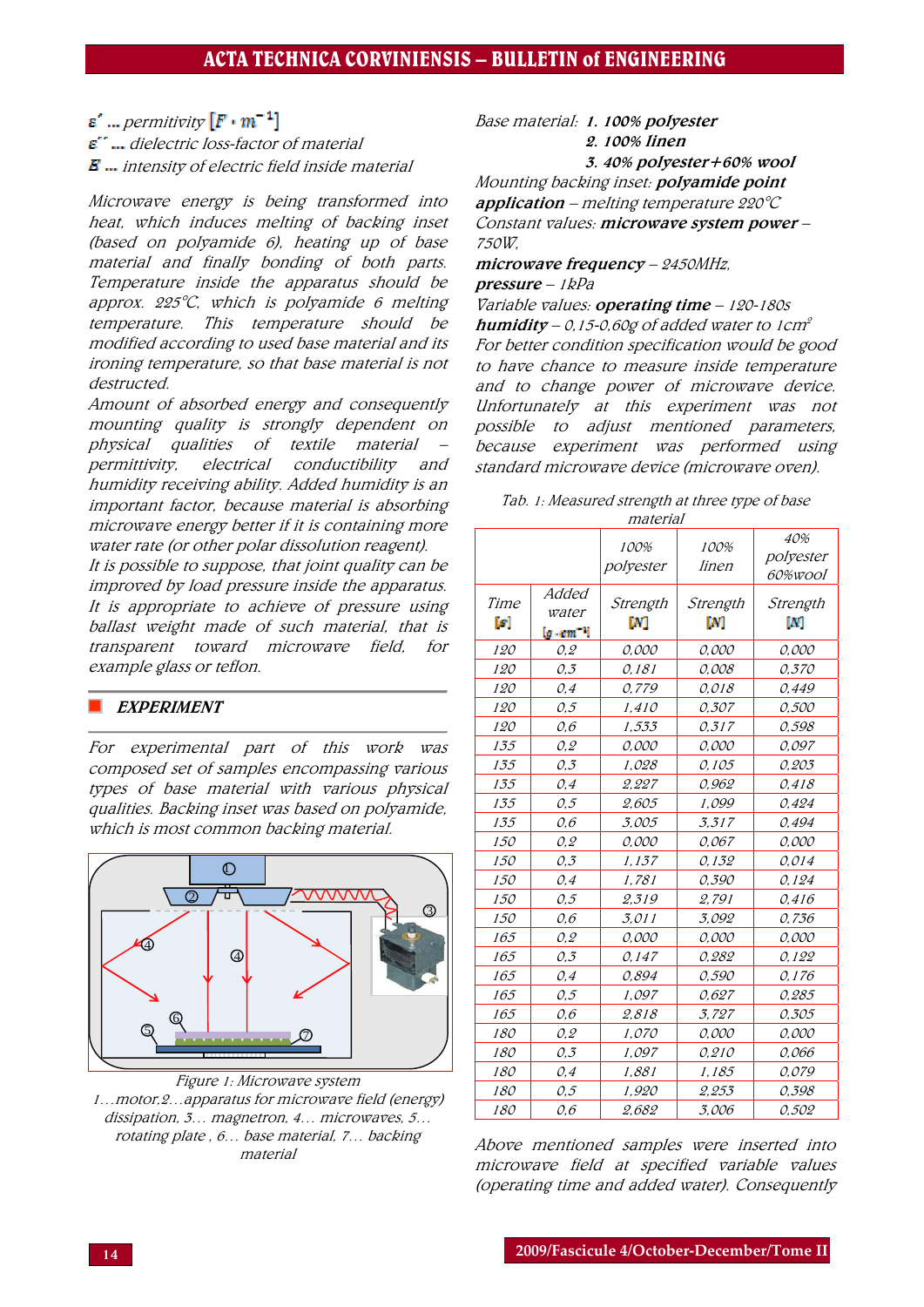# ACTA TECHNICA CORVINIENSIS – BULLETIN of ENGINEERING

were measured values of strength of bonded joint using dynamometer. Results are stated in tab. 1. The aim was to find optimal input parameters values for reaching of the highest strength of bonded joint without destruction of base material.

Problems of standard microwave device as we were using: inhomogeneity of microwave field (in connection with measurement reproducibility), protection of microwave system against radiation excess and measurement of actual temperature inside the microwave system. On this account presented dependencies is not possible to considerate as exact. They should only show off basic tendencies and trends.

#### RESULTS

For each textile material as described above was prepared 25 samples. And at each sample joint strength was measured using dynamometer. The following graphs describe dependence time – humidity – strength.







Graph 2: Dependence of strength (y axe) on amount of added water (x axe) for 100% linen

From graphical interpretation it is possible to assume that with increasing time and humidity, strength of bonded joint is increasing as well, whereas increasing intensity is in relation with physical qualities of used material.







Graph 4: Dependence of strength ( $y$  axe) on time ( $x$ axe) for 100% polyester



Graph 5: Dependence of strength ( $\gamma$  axe) on time ( $x$ axe) for 100% linen